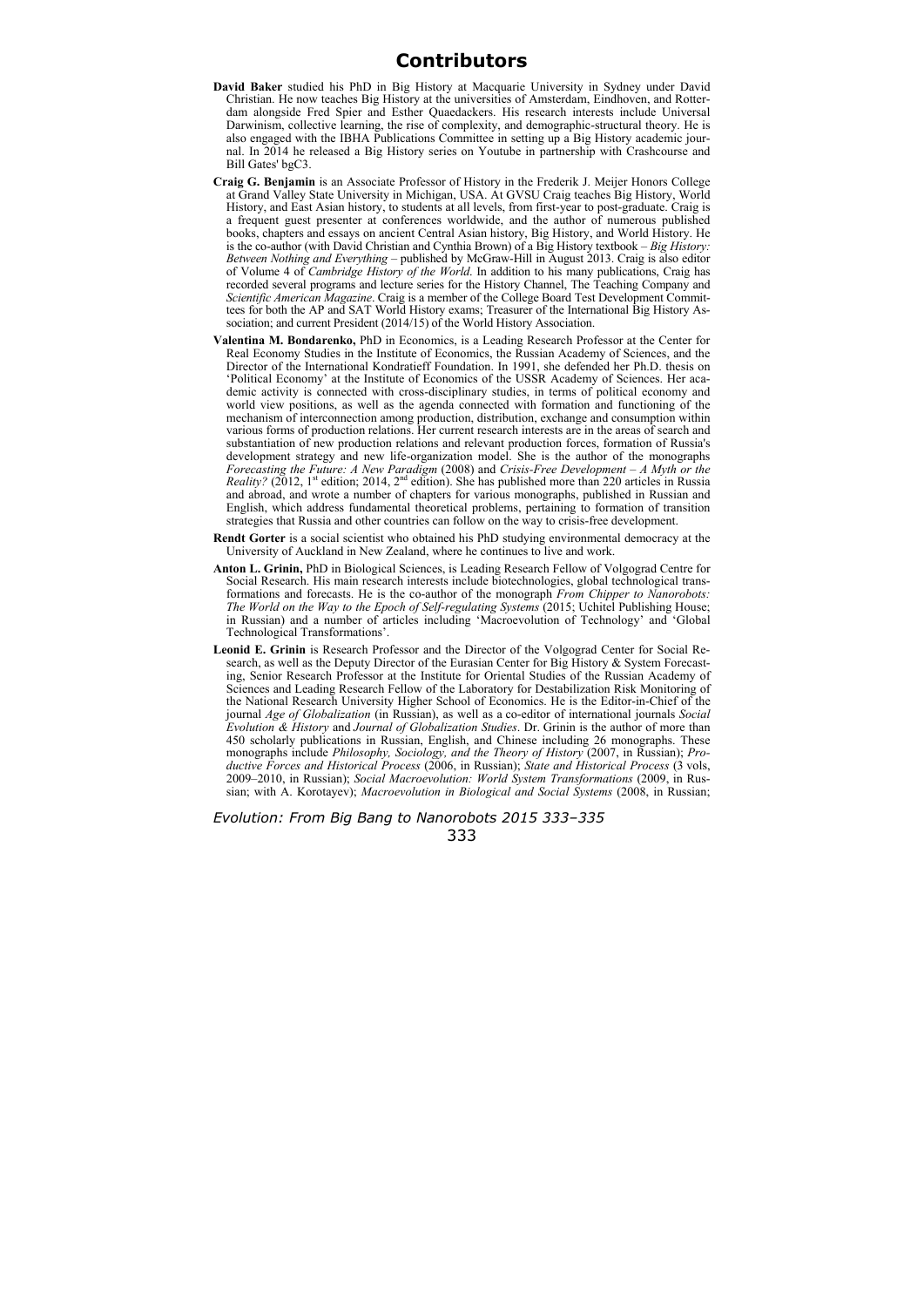with A. Markov and A. Korotayev); *Global Crisis in Retrospective: A Brief History of Upswings and Crises* (2010, in Russian; with A. Korotayev); *The Evolution of Statehood: From Early State to Global Society* (2011); *The Cycles of Development of Modern World System* (2011, in Russian; with A. Korotayev and S. Tsirel); *From Confucius to Comte: The Formation of the Theory, Methodology and Philosophy of History* (2012, in Russian); *Macrohistory and Globalization* (2012); *Cycles, Crises, and Traps of the Modern World-System* (2012, in Russian; with A. Korotayev), as well as *Great Divergence and Great Convergence* (2015, in English; with Andrey Korotayev).

- **Andrey V. Korotayev** heads the Laboratory of Monitoring of the Risks of Sociopolitical Destabilization at the National Research University, Higher School of Economics. He is also Senior Research Professor of the Oriental Institute and Institute for African Studies, Russian Academy of Sciences. In addition, he works as a Senior Research Professor at the Laboratory of Political Demography and Macrosocial Dynamics of the Russian Academy of National Economy and Public Administration and as a Professor of the Faculty of Global Studies of the Moscow State University and as Professor and the Head of the Department of Modern Asian and African Studies, Russian State University for the Humanities. He is the author of over 300 scholarly publications, including such monographs as *Ancient Yemen* (1995), *World Religions and Social Evolu*tion of the Old World Oikumene Civilizations: A Cross-Cultural Perspective (2004), Introduc*tion to Social Macrodynamics: Compact Macromodels of the World System Growth* (2006), *Introduction to Social Macrodynamics: Secular Cycles and Millennial Trends* (2006), *Macroevolution in Biological and Social Systems* (2008, in Russian; with Alexander Markov and Leonid Grinin); *Global Crisis in Retrospective: A Brief History of Upswings and Crises* (2010, in Russian; with Leonid Grinin), and *Cycles, Crises, and Traps of the Modern World-System* (2012, in Russian; with Leonid Grinin), and *Great Divergence and Great Convergence* (2015, in English; with Leonid Grinin). At present, together with Askar Akaev and Georgy Malinetsky, he coordinates the Russian Academy of Sciences Presidium Project 'Complex System Analysis and Mathematical Modeling of Global Dynamics'. He is a laureate of the Russian Science Support Foundation in 'The Best Economists of the Russian Academy of Sciences' Nomination (2006).
- **David LePoire** has a PhD in Computer Science from DePaul University and BS in physics from CalTech. He has worked in environmental and energy areas for many governmental agencies over the past 25 years. Topics include uncertainty techniques, pathway analysis, particle detection tools, and physics-based modeling. He has also explored historical trends in energy, science, and environmental transitions. His research interests include complex adaptive systems, logistical transitions, the role of energy and environment in history, and the application of new technologies to solve current energy and environmental issues.
- **Alexander V. Markov** is Senior Research Fellow of the Institute for Paleontology of the Russian Academy of Sciences. He is the author of more than 140 scientific publications in zoology, paleontology, evolution theory, historical dynamics of biodiversity, and in other fields of evolutionary biology, including monographs: *Morphology, Systematics and Phylogeny of Sea Urchins of the Schizasteridae Family* (1994); *Quantitative Laws of Macroevolution: Experience of Systematic Approach Use for the Analysis of Supraspecific Taxons* (1998; with E. B. Naymark); *Macroevolution in Biological and Social Systems* (2008; with Leonid Grinin, Andrey Korotayev), *Hyperbolic Growth in Biological and Social Systems* (2009; with Andrey Korotayev), *Human Evolution* (two volumes, 2011). Dr. Markov is a member of the Editorial Board of *Journal of General Biology,* an author of numerous popular science publications, the founder and author of the research and education portal 'Problems of Evolution' (http://www.evolbiol.ru).
- **Jane Gray Morrison** is an ecologist, author and filmmaker whose work has taken her to over 30 countries. As a filmmaker, Ms. Morrison has produced numerous films for such networks as Discovery, PBS (for which she also co-directed 'A Day in the Life of Ireland' for Irish Television and WNET) and Turner Broadcasting for which she served as Senior Producer for the 10-hour series, 'Voice of the Planet'. Ms. Morrison recently completed a feature film documentary trilogy: 'Mad Cowboy', 'No Vacancy' and 'Hotspots' – all of which have aired on Public Broadcasting. In addition to numerous articles and essays, Ms. Morrison's books include *A Parliament of Souls: In Search of Global Spirituality* (co-editor); *No Vacancy: Global Responses to the Human Population Explosion* (co-editor); *Donkey: The Mystique of Equus Asinus* (co-author with Michael Tobias); and, *Sanctuary: Global Oases of Innocence* (co-author with Michael Tobias). For many years, Ms. Morrison has worked for the nonprofit Dancing Star Foundation.